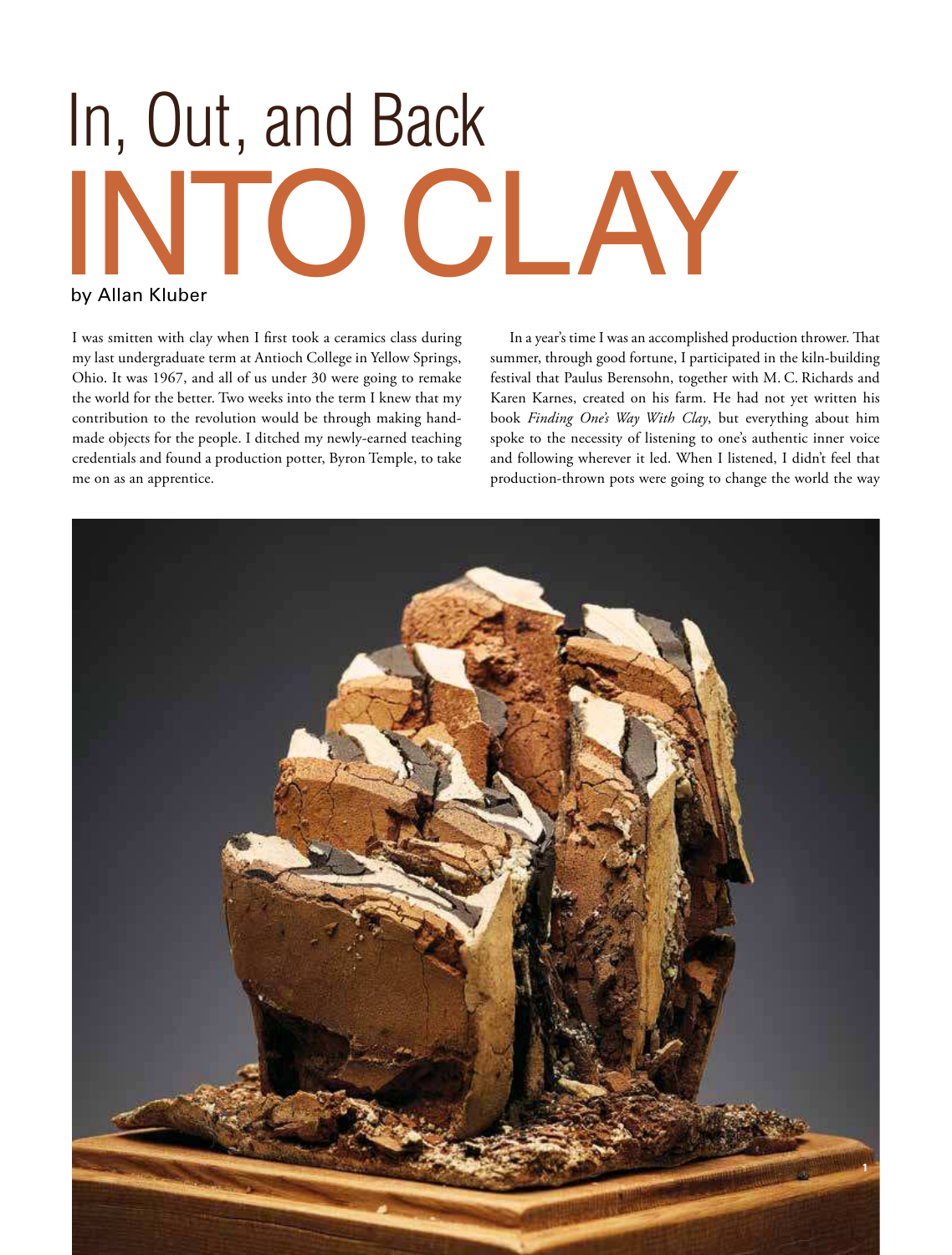

**1** Geologic form, 4 in. (10 cm) in height, colored clay, 2017. **2** Plate, 11 in. (28 cm) in diameter, colored porcelain, 1978. **3** Vessel 5 in. (13 cm) in height, clay, glaze, 1985. **4** Bowl, 7 in. (18 cm) in diameter, translucent porcelain, 1982. **5** Plate, 13 in. (33 cm) in diameter, colored porcelain, 1981. **6** Vase, 7 in. (18 cm) in height, porcelain, 2018. **7** Geologic form, 7 in. (18 cm) in height, colored clay, 2018. *1, 6, 7 Photos: Jonathan Smith*.

I wanted. So, looking for a way to have a larger impact, I went to work in the mold shop at the Haeger Pottery factory in East Dundee, Illinois. Before long I could see that their focus was on glitzy glazes and lowering unit cost, not on humane design that would enrich ordinary lives.

By the next fall, I was enrolled in an MFA program at the University of Oregon in Eugene, with its then-focus on understanding ceramic processes. There I learned to explore clay as a process and to develop work as an interaction between my intentions and my growing understanding of the clay's properties. Having thrown Byron Temple's pots for a year during my apprenticeship, their forms had become so ingrained in my hands that I abandoned throwing. Wanting a clean slate, I chose to work only in porcelain and gradually developed a gray-scale palette and slab-based forming techniques. Because I taught a class as part of my graduate fellowship, I toyed with becoming an academic. But a tight job market and my lack of understanding of academic hiring processes more or less forced me to start a studio ceramic career, something I'm grateful for in hindsight.

### **Developing a Studio Career**

Compared to today, it was awfully easy then to make a modest living selling pots, especially in Eugene, where a weekly Saturday craft market that attracted plentiful customers had begun. I developed a line of plant-impressed functional pieces, and kept exploring and

expanding the way clay and I worked together. Over time the semiproduction work evolved, first to include a gray scale and then a full range of color. Meanwhile I was exploring clay as a recorder of rhythmic forces and geologic references, and porcelain for it's translucency and color. I was ambitious. I moved away from the Saturday markets and into galleries, received fellowships from the Oregon Arts Commission and the National Endowment for the Arts, taught workshops, and served on percent-for-art juries as an invited artist.

As I passed 40, I had become externally successful, but internally things felt dissonant. I wasn't really making pots for the people, since even my production pieces were becoming increasingly expensive. The optimism of the 1960s had faded; the world hadn't changed as expected. At its worst, it felt like I was making playthings for rich people. And so when a small retrospective show ended in 1987 and I had no energy for work, I decided that rather than push through it as I had done in the past, I would just stop and listen. It was not an intention to stop entirely. I stopped because the work felt complete. I was at a point where my work began to feel predictable, and it was less interesting and vital for me. I wanted to pursue a form for that expression that was challenging, nourishing, and of value in the larger world through a more direct relationship with other people.

## **Changing Focus**

I completed a counseling degree, worked with injured workers at the local community college, produced a parenting education